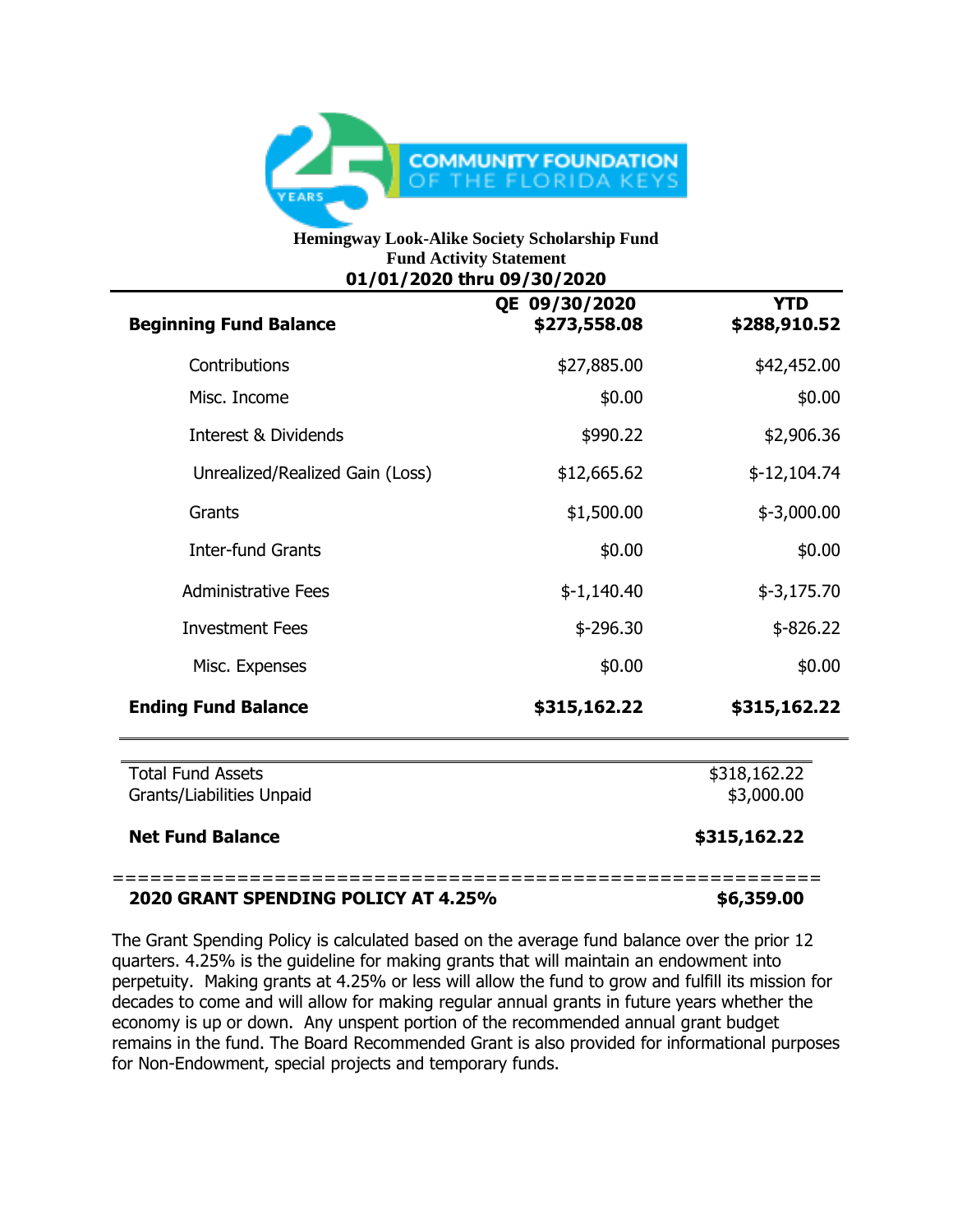| <b>Gift and Grant Detail:</b> |            |          |
|-------------------------------|------------|----------|
| <b>Contributions:</b>         |            |          |
| Donor                         | Date       | Amount   |
| Juliet D. Burley              | 01/22/2020 | 30.00    |
| Anonymous                     | 03/16/2020 | 1,162.00 |
| Mr. Paul Flagg                | 06/05/2020 | 100.00   |
| Mr. Michael Groover           | 06/05/2020 | 1,000.00 |
| Mr. Mark McAllister           | 06/05/2020 | 500.00   |
| Mr. William Cannata           | 06/05/2020 | 50.00    |
| <b>Bennie Nell Coley</b>      | 06/05/2020 | 100.00   |
| Ms. Cari Austin               | 06/05/2020 | 1,000.00 |
| Mr. and Mrs. Thomas N.        | 06/05/2020 | 500.00   |
| Grizzard                      |            |          |
| Mr. and Mrs. David W.         | 06/05/2020 | 300.00   |
| Masterson                     |            |          |
| Ms. June Klausing             | 06/05/2020 | 500.00   |
| Mr. Christopher Dutton        | 06/05/2020 | 100.00   |
| Mr. Brian Canady              | 06/05/2020 | 250.00   |
| Mr. John K. Krause            | 06/05/2020 | 50.00    |
| Mr. Richard J. Filip          | 06/05/2020 | 3,000.00 |
| Mr. Norman Belair             | 06/05/2020 | 100.00   |
| Mr. Joseph W. Jay Fleece III  | 06/05/2020 | 1,000.00 |
| Mr. Michael Hawkins           | 06/05/2020 | 25.00    |
| Mr. Jerry D. Decker           | 06/05/2020 | 300.00   |
| Mr. Joe Maxey                 | 06/05/2020 | 500.00   |
| Mr. Patrick R. Lanier         | 06/05/2020 | 250.00   |
| Mr. Richard C. Wells          | 06/05/2020 | 300.00   |
| Ms. Alice Burley              | 06/05/2020 | 100.00   |
| Mr. Jon Auvil                 | 06/05/2020 | 200.00   |
| Mr. Edward Barry              | 06/05/2020 | 200.00   |
| Mr. Hank Wielgosz             | 06/05/2020 | 200.00   |
| Ms. Freda Anderson            | 06/05/2020 | 100.00   |
| Mr. Glenn Rose                | 06/05/2020 | 250.00   |
| Mr. Robert J. Ownby           | 06/05/2020 | 300.00   |
| Mr. Gregory Fawcett           | 06/05/2020 | 500.00   |
| Jean and "Papa" Fred          | 06/05/2020 | 200.00   |
| Johnson                       |            |          |
| Mr. David Hemingway           | 06/05/2020 | 1,000.00 |
| Ms. Susan Adler               | 06/05/2020 | 300.00   |
| Mr. Jeffrey Russell           | 06/05/2020 | 100.00   |
| Ms. Joan T. Stack             | 07/07/2020 | 25.00    |
| Mr. Edwin W. Rhodes           | 07/07/2020 | 500.00   |